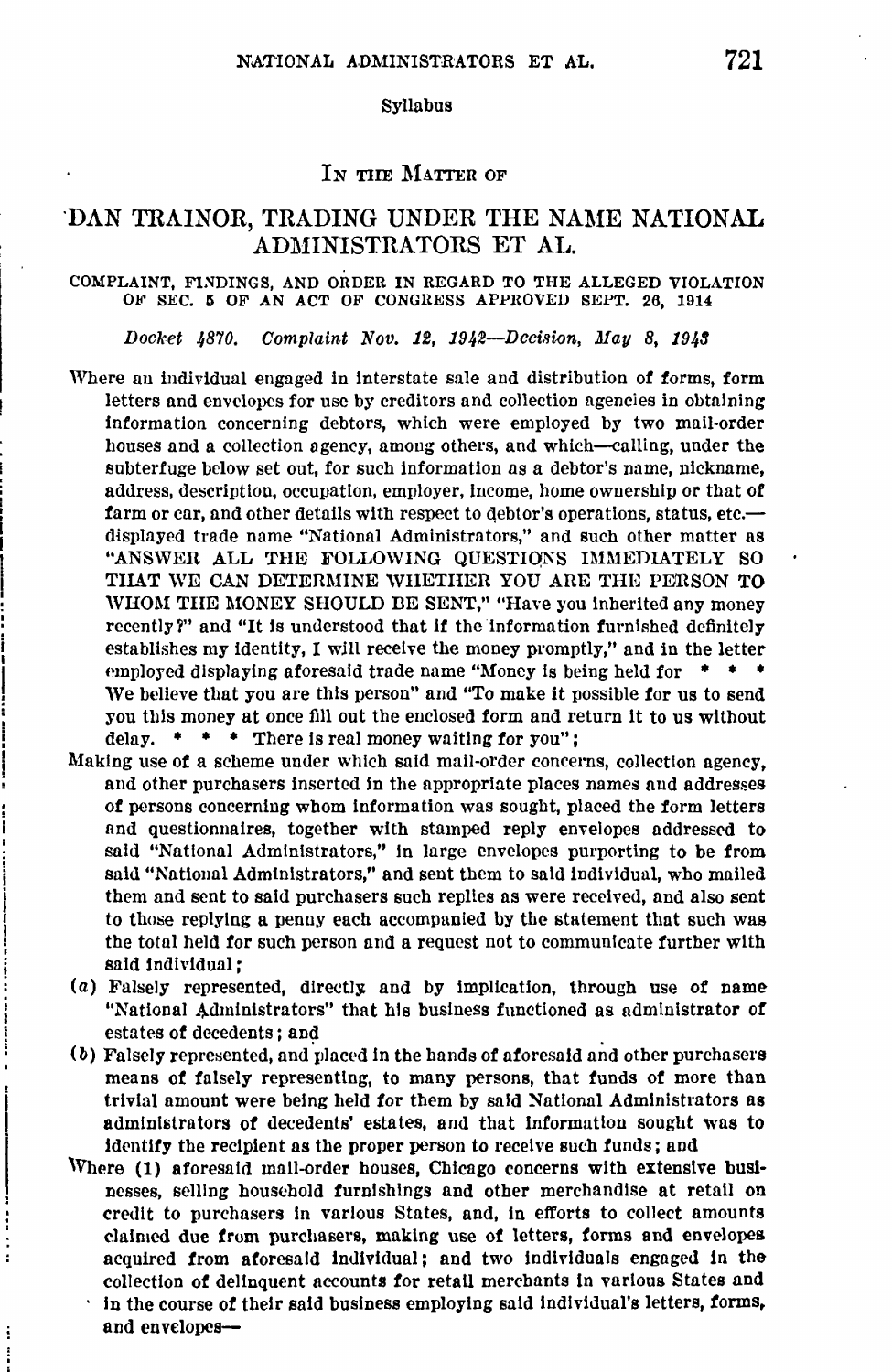# Complaint

- (c) Falsely represented, directly and by implication, to many persons that funds of more than trivial amounts were being held for such persons by "National Administrators" as administrators of decedents' estates:
- The facts being that said representations were false, information called for by the questionnaires and letters was sought solely for the purpose of assisting said Chicago mail-order concerns, collection agents, etc., and others, in the collection of alleged delinquent accounts, and name "National Administrators" was merely a disguise for the true nature of respondent Trainor's business:
- With effect of misleading and deceiving, and with capacity and tendency to mislead and deceive, many of the persons to whom the letters, etc., were sent into the erroneous belief that such representations were true, and to cause them, by reason thereof, to give information which they otherwise would not supply:
- Held, That such acts and practices, under the circumstances set forth, were all to the prejudice of the public and constituted unfair and deceptive acts and practices in commerce.

Mr. Randolph W. Branch for the Commission.

Comfort, Comfort & Irish, of Des Moines, Ia., for Dan Trainor, John A. Janssen and Lloyd L. Hill.

Fischel, Kahn & Heart, of Chicago, Ill., for Chicago Mail Order Co., W. L. Schnadig and Ralph L. Arnheim.

Mr. J. L. Alexander, of Chicago, Ill., for Spiegel, Inc., Modie J. Spiegel, Frederick W. Spiegel, Earl D. Weil, Edward L. Swikard, H. G. Meinig, Bernadette Saindon, and Walter A. Gatzert.

# COMPLAINT

Pursuant to the provisions of the Federal Trade Commission Act, and by virtue of the authority vested in it by said act, the Federal Trade Commission, having reason to believe that Dan Trainor, an individual, trading under the name National Administrators, John A. Janssen and Lloyd L. Hill, individually, and trading under the name Consumer Distribution Consultants, Chicago Mail Order Co., a corporation, Spiegel, Inc., a corporation, W. L. Schnadig and Ralph L. Arnheim, individually, and as officers of Chicago Mail Order Co., Modie J. Spiegel, Frederick W. Spiegel, Earl D. Weil, Edward L. Swikard, H. G. Meinig, Bernadette Saindon, and Walter A. Gatzert, individually, and as officers of Spiegel, Inc., hereinafter referred to as respondents, have violated the provisions of said act, and it appearing to the Commission that a proceeding by it in respect thereof would be in the public interest, hereby issues its complaint stating its charges in that respect as follows:

PARAGRAPH 1. Respondent, Dan Trainor, is an individual, trading under the name National Administrators, with an office and principal place of business at 423 Grand Street, Winona, Minn.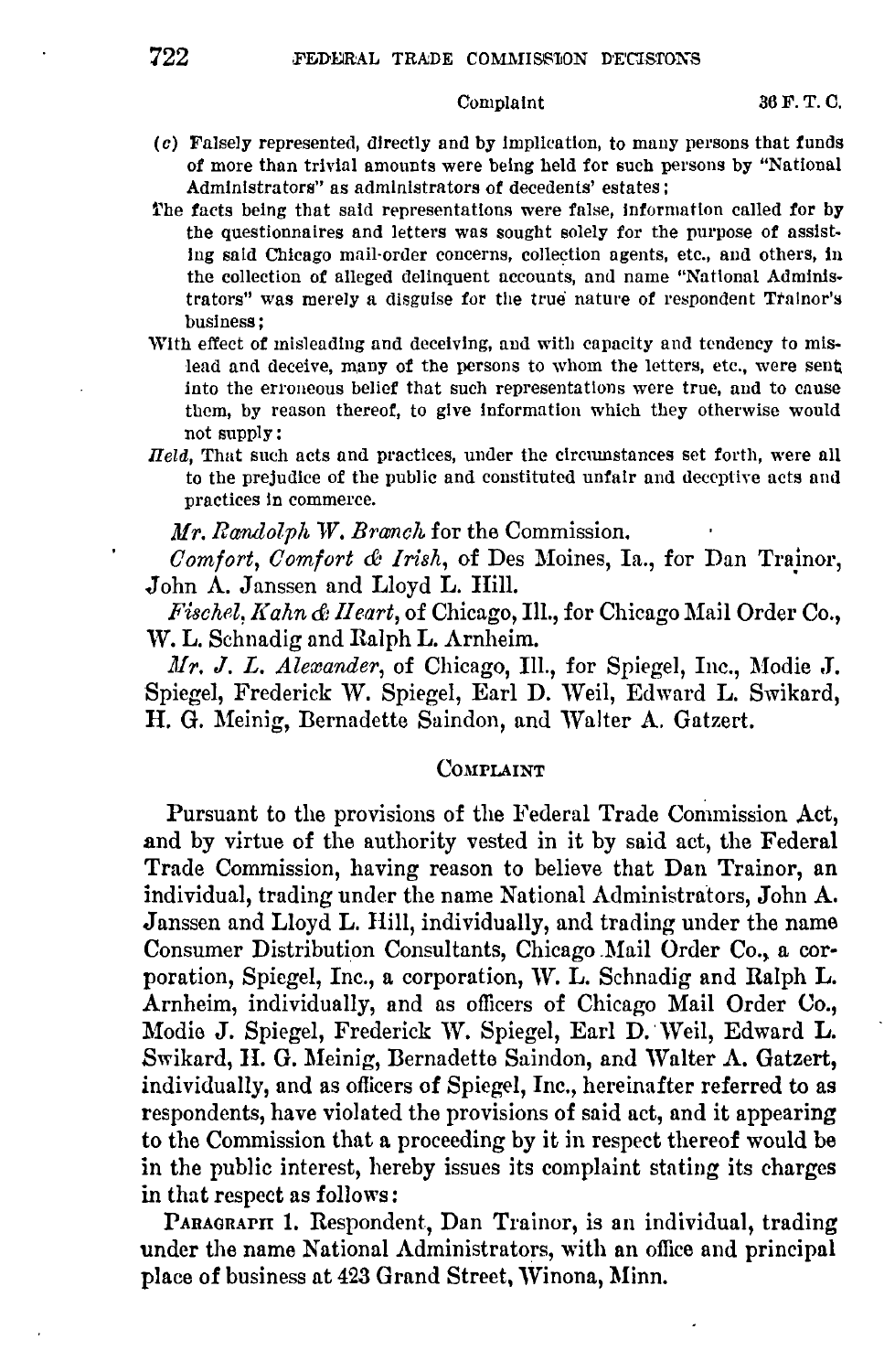### **721** Complaint

Respondents, John A. Janssen and Lloyd L. Hill, are copartners, trading under the name Consumer Distribution Consultants, with an office and principal place of business at 520 North Michigan Avenue, Chicago, Ill.

Respondent, Chicago Mail Order Co., is a corporation, organized and existing under the laws of the State of Illinois, with an office and principal place of business at 511 South Paulina Street, Chicago, Ill. Respondents, W. L. Schnadig and Ralph L. Arnheim, are, and at all times mentioned herein, have been, respectively, the president and the secretary-treasurer, of said corporation and in control of the management, policies and operation thereof, particularly in respect to the acts and practices herein alleged.

Respondent, Spiegel, Inc., is a corporation, organized and existing, under the laws of 'the State of Delaware, with an office and principal place of business at 1061 West Thirty-fifth Street, Chicago, Ill. Respondents, Modie J. Spiegel, Bernadette Saindon and Walter. A. Gatzert, are, and at all times mentioned herein have been, respectively, president, secretary and· treasurer, of respondent Spiegel, Inc., and respondents, Frederick W. Spiegel, Earl D. Weil, Edward L. Swikard, **and H. G.** Meinig are, and at all times mentioned herein have been, lice presidents, of respondent, Spiegel, Inc.; said officers are now, and at all times mentioned herein have been, in control of the management, policies and operation of said corporate respondent, particularly in respect to the acts, practices, and methods herein alleged.

PAR. 2. Respondent, Dan Trainor, is now, and has been for more than 6 months last past, engaged in the business of selling and distributing envelopes, printed form letters, and questionnaire forms, said letters and questionnaire forms being as exemplified by copies thereof, marked respectively exhibits  $\Lambda$ , B, and C attached hereto, and by this reference incorporated herein and made a part hereof, designed and intended to be used as hereinafter set forth by creditors and collection agencies in obtaining information concerning delinquent debtors. Respondent, Trainor, causes the said envelopes, form letters and questionnaire forms, when sold, to be transported from his aforesaid place of business in the State of Minnesota to respondents, Chicago Mail Order Co., Spiegel, Inc., and Janssen and Hill, all located in the State of Illinois, and others in various States of the United States, and at all times mentioned herein has maintained, a course of trade therein in commerce between and among the various States of the United **States.** 

PAR. 3. Respondent, Spiegel, Inc., is now, and has been for more than 6 months last past, engaged in the business of selling at retail household furnishings and other merchandise of various sorts and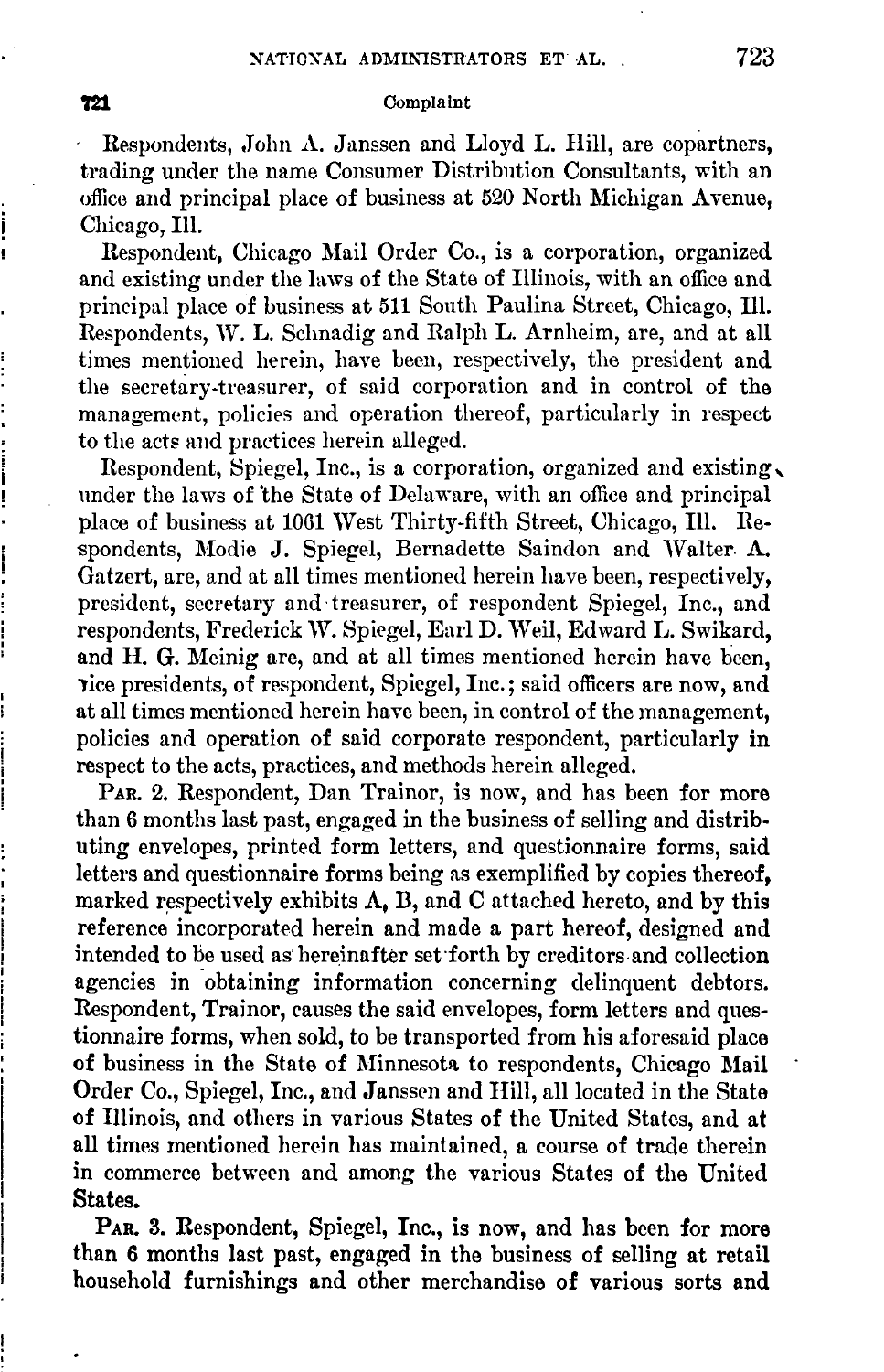kinds. The business of said respondent is what is generally known as a "mail-order business," in the course and conduct of which orders for various articles are received through the mails from various persons located in States of the United States other than the State of Illinois, and the articles so ordered are caused to be transported by said respondent from its aforesaid place of business in the State of Illinois to the persons ordering the same. Said respondent's business is extensive and it maintains, and at all times mentioned herein has maintained, a course of trade in its said wares in commerce between and among the· various States of the United States and in the District of Columbia. In connection with a large number of its sales said respondent extends credit to purchasers located in various States of the United States other than the State of Illinois. In many cases purchasers on credit from said respondent fail to meet their obligations when due, and said respondent in such cases exerts itself affirmatively to effect collection of the amounts which it claims are due it from such purchasers. In the course of its efforts to collect, it frequently desires to ascertain the current locations and addresses of many of such purchasers and for the purpose of so doing it employs the letters, forms, and envelopes acquired from respondent Trainor as hereinabove stated, in the manner hereinafter set forth.

PAR. 4. Respondents, John A. Janssen and Lloyd **L. Hill,** are now, and have been for more than 6 months last past, engaged in the business of collecting delinquent accounts for retail merchants located in various States of the United States. In the course of their efforts to collect such delinquent accounts, they frequently desire to ascertain the current locations and addresses of many such delinquent debtors and for the purpose of so doing employ the letters, forms, and envelopes acquired from respondent Trainor as hereinabove stated. in the manner hereinafter set forth.

PAR. 5. Respondent, Chicago Mail Order Co., is now, and has been for more than 6 months last past, engaged in the business of selling at retail goods and wares of various sorts and kinds. The business of said respondent is what is generally known as a "mail-order business" in the course and conduct of which orders for various articles are received through the mails from various persons located in States of the United States other than the State of Illinois and articles so ordered are caused to be transported by said respondent from its aforesaid place of business in the State of Illinois to the persons ordering the same. Said respondent's business is extensive and it maintains, and at all times mentioned herein has maintained, a course of trade in its said wares in commerce between and among the various States of the United States and in the District of Columbia. In connection with a large number of its sales said respondent extends credit to purchasers located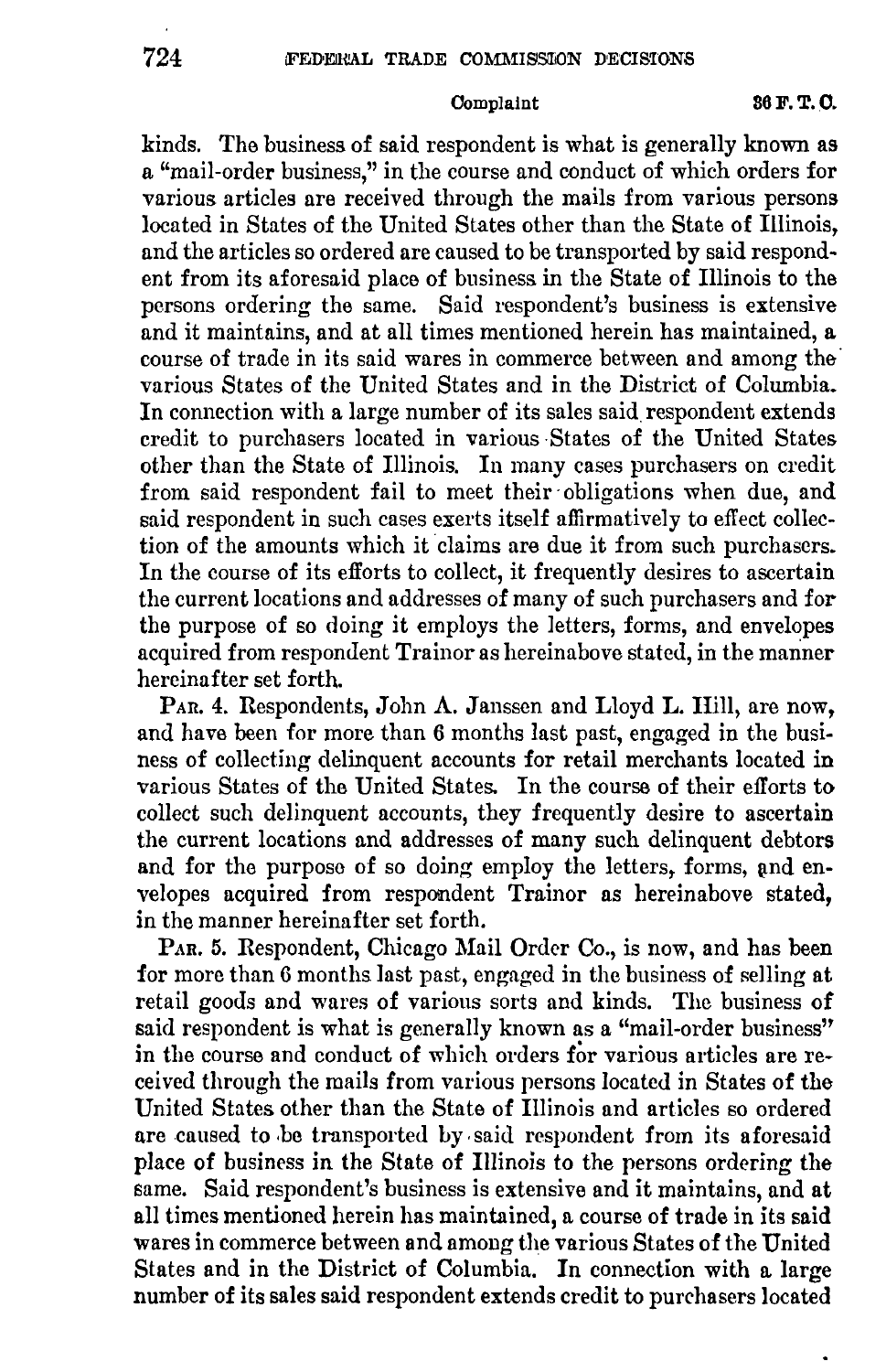#### **721** Complaint

in various States of the United States other than the State of Illinois. In many cases purchasers on credit from respondent, Chicago Mail Order Co., fail to meet their obligations when due, and said respondent in such cases exerts itself affirmatively to effect collection of the amounts which it claims are due from such purchasers. In the course and conduct of its efforts to collect, it frequently desires to ascertain the current locations and addresses of many of such purchasers and for the purpose **of** so doing it employs the letters, forms, and envelopes acquired from respondent Trainor as hereinabove stated, in the manner hereinafter set forth.

PAR. 6. In the blank space which appears at the tops of the forms as exemplified by exhibits  $\Lambda$  and  $B$  and below the words "Money is being held for" in the letter exemplified by exhibit C, said respondents, Chicago Mail Order Co., Spiegel, Inc., Janssen and Lloyd, and others who purchase said forms, letters, and envelopes from respondent Trainor, insert the names, and such addresses as they have available, of the persons concerning whom information is sought. Said respondents and other purchasers then place the letters exemplified by exhibit C, and one of the questionnaire forms exemplified by either exhibit A or exhibit D in 'large envelopes upon which appear in the upper left hand-corners:

> Return in 5 days to National Administrators, Winona, Minn.

together with stamped reply envelopes addressed to

National Administrators, Winona, Minn.<sup>\*</sup>

The large envelopes with the necessary postage attached, and their contents, are then sent by respondents, Spiegel, Inc., Chicago Mail Order Co., John A. Janssen and Lloyd L. Hill, and other purchasers of the said articles from respondent, Trainor, from their various places of business to respondent, Trainor, at Winona, Minn., usually in bundles containing a number of such filled envelopes.

Upon receipt of the said large addressed euvelopes, with enclosures, by respondent, Trainor, at Winona, Minn., said respondent causes them to be deposited in the United States mails.

The questionnaires returned to respondent, Trainor, at Winona, Minn., are transmitted by him to respondents, Speigel, Inc., Chicago Mail Order Co., and Janssen and Hill at their Chicago, Ill., addresses, and to the other purchasers from respondent, Trainor, who have purchased the said material from him. Respondent, Trainor, also sends to those who return the said questionnaires one penny 'each, together ,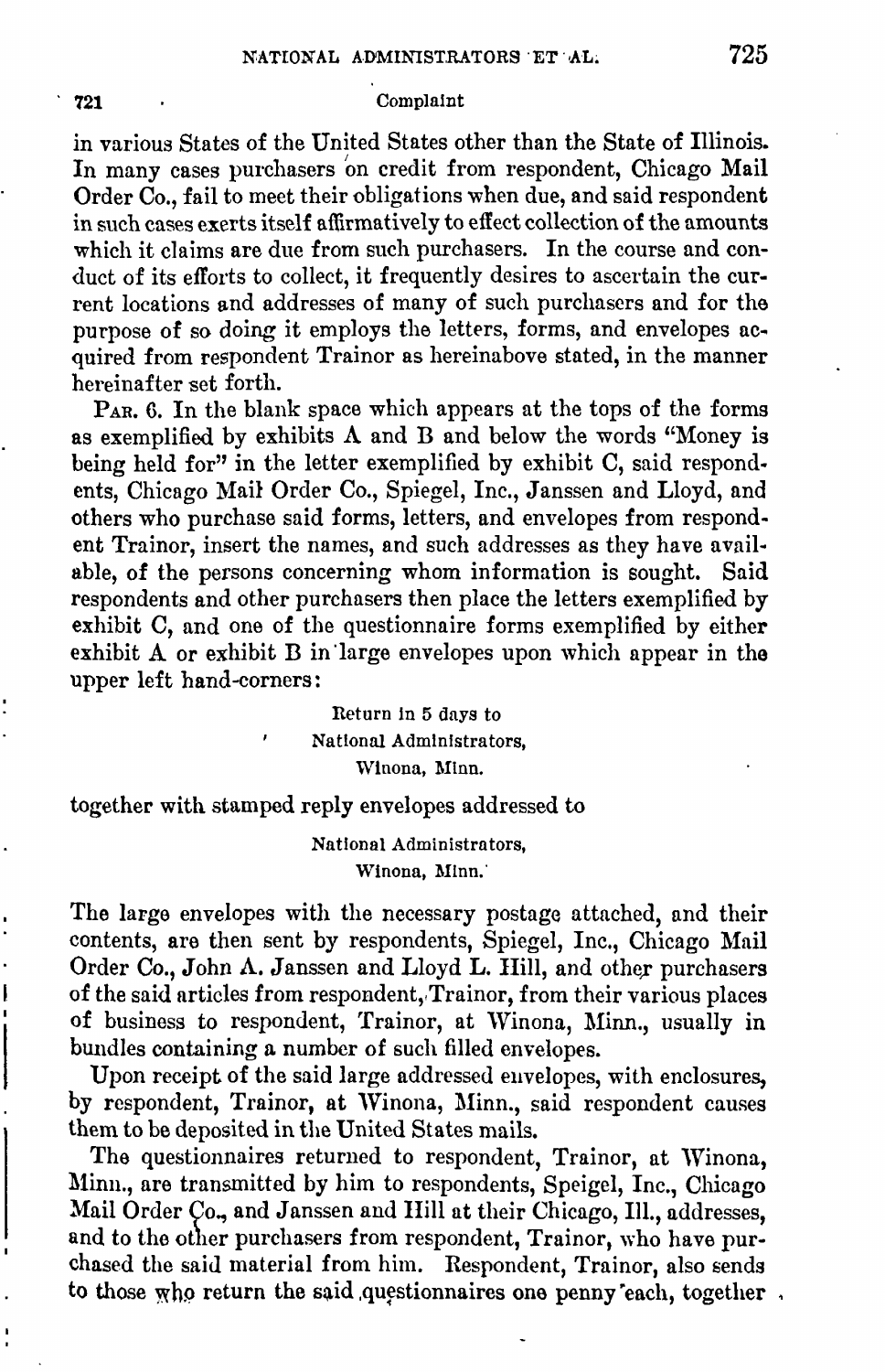Oomplaint **86 F.** T. 0.

with a statement that this is the total amount held for such person and requesting that such person do not communicate with him further.

PAR. 7. Through the use of the name National Administrators said respondents have represented directly and by implication that the said concern functions in the capacity of an administrator of estates of decedents.

PAR. 8. By means of the aforesaid envelopes, form letters, and questionnaires, respondent, Trainor, has falsely represented, and has placed in the hands of the other respondents, and others, means of falsely representing, and said other respondents, and others, have falsely represented to many persons, directly and by implication, that funds are being held for such persons by National Administrators; that such funds are of more than trivial amount; that National Administrators holds the said fund in the capacity of administrator of decedent estates and that the information sought by means of said letters and questionnaires is for the purpose of identifying the recipients thereof as the proper persons to receive said funds.

PAR. 9. The said representations were false and misleading. In truth and in fact, the said respondent, Trainor, trading under the name National Administrators, was not acting in the capacity of administrator of the estate of any decedent, was not administrator of any estate in which any recipient of said letters and questionnaires had an interest, and has not had in his possession any sums of money rightfully due to any such person. Respondent, Trainor, trading under the name National Administrators, has not acted in the capacity of administrator of any decedent estate. The information called for by the said questionnaires and letters was not sought for the purpose of identifying the recipients as the persons entitled to funds from estates or from any other source, but was sought solely for the purpose of assisting respondents, Speigel, Inc., Chicago Mail Order Co., John A. Janssen and Lloyd L. Hill, and others; in the collection of alleged delinquent accounts. The said name National Administrators · was merely a disguise for the true nature of respondent's business.

PAR. 10. The use, as hereinabove set forth, of the foregoing false and misleading statements and representations has had the tendency and capacity to, and has, misled and deceived many persons to whom the said letters, questionnaires, and envelopes were sent, into the erroneous and mistaken belief that said statements and representations were true and that the said name, National Administrators, truthfully indicated and described the capacity and character of the concern purportedly requesting the information and by reason thereof gave information which they would not otherwise have supplied.

PAR. 11. The aforesaid acts and practices of respondents, as herein alleged, are all to the prejudice and injury of the public and consti-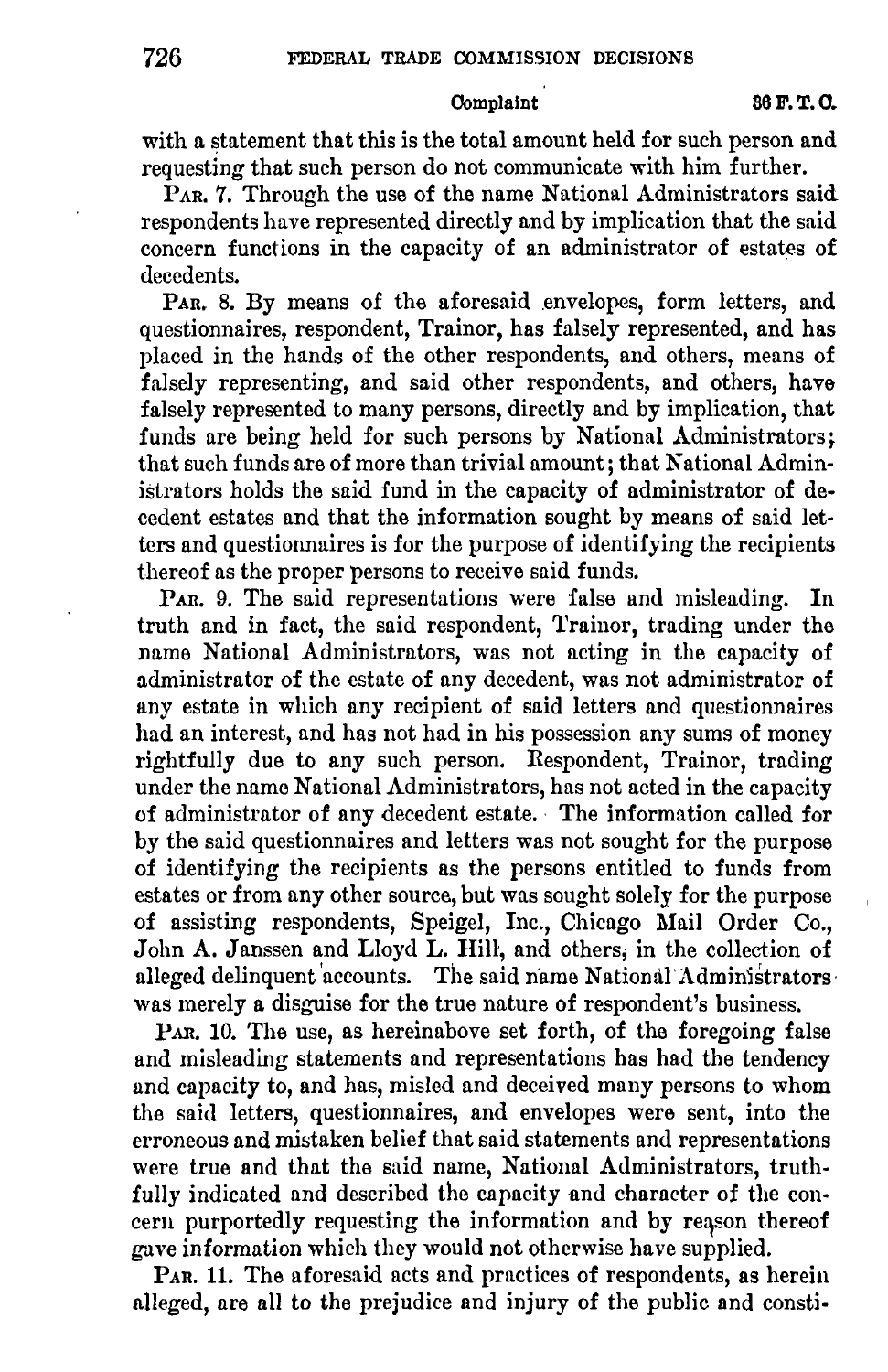#### 721 Exhibits

tute unfair and deceptive acts and practices in commerce in violation of the Federal Trade Commission Act.

# EXHIBIT **A**

QUESTIONS IMMEDIATELY SO THAT WE CAN DETERMINE WHETHER YOU ARE THE PERSON TO WHOM THE MONEY SHOULD **Bm** SENT: 1. Is name above your full correct name? --------------------------------- 2. Are you referred to by any "nickname" (state name)  $\frac{1}{2}$ 3. To what address should ruoney be sent?----------------------------------- **4.** Have you Inherited any money recently? ---------------------------------- 5. What Is your age? \_\_\_\_ Height?\_\_\_\_ Color of hair? \_\_\_\_\_\_ Color **of** eyes? \_\_\_\_ 6. What ls your occupation? ----------------------------------------------- **7.** By whom employed (employer's name and address) \_\_\_\_\_\_\_\_\_\_\_\_\_\_\_\_\_\_\_\_\_\_\_ 8. If Insured, give name and address **of** local agent ------------------------  $,0.$  What is your income from present employment? (weekly)  $_{\text{2}}$ 10. Do you have any other sources of income? (Insurance, annuities, pensions, disability compensations, etc.) ----------------------------------------- 11. Do you own your home?------------------------------------------------ 12. Do you own a car? \_\_\_\_\_\_\_\_\_\_\_\_\_\_\_\_\_\_\_\_\_\_\_\_\_\_\_\_\_\_\_\_\_\_; \_\_\_\_\_\_\_\_\_\_\_\_\_\_\_\_\_\_\_\_ 13. Give mother's birthplace and maiden name ----------------------------- 14. When were you born? ~------------- Where? ----------------------------- 15. Do you have any dependents 0 \_\_\_\_\_\_\_\_\_\_\_\_ How ruany **L------------------** 16. Give names and addresses **of** personal references: All answers furnished are, to the best of my ability, truthful and complete. It ls understood that *It* the Information furnished definitely establishes my Identity, I will receive the money promptly. Your signature -------------------------------**If** any additional remarks, plense write on other slde. **EXHIBIT B**  ANSWER ALL THE FOLLOWING QUESTIONS IMMEDIATELY SO THAT WE CAN DETERMINE WHETHER YOU ARE THE PERSON TO WHOM TIIE MONEY SHOULD Bm BENT! ------------------------------------------------ 1. Is name above your full correct name? --------------------------------- 2. .Are you referred to by any "nickname" (state name) \_\_\_\_\_\_\_\_\_\_\_\_\_: \_\_\_,.\_\_\_ 8\_. To what address should money be sent?----------------------------------- **4.** Have you Inherited any money recently?---------------------------------

ANSWER ALL THE FOLLOWING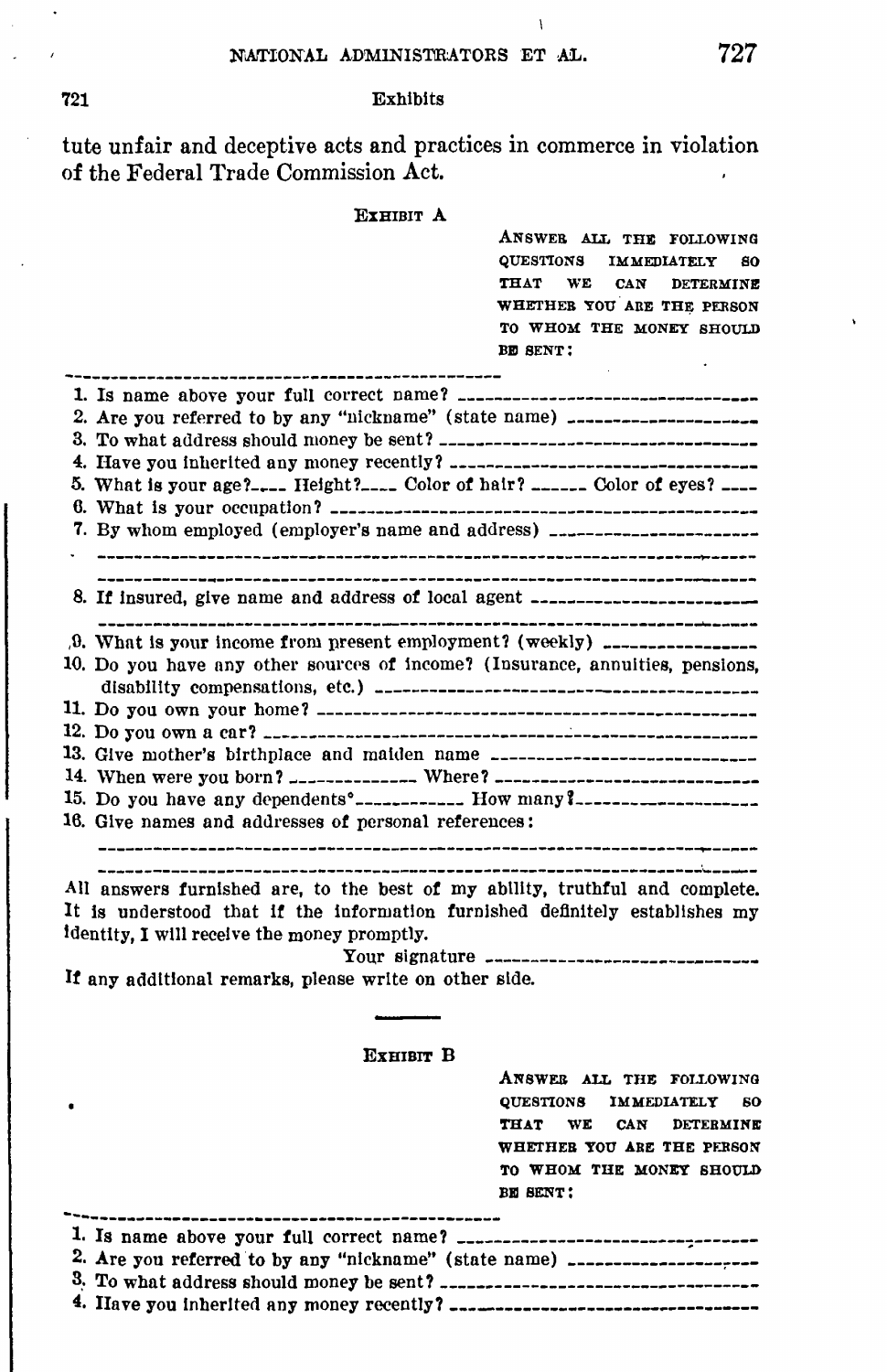# **Exhibits**

| 5. What is your age? ____ Height? ______ Color of hair? ____ Color of eyes? ____                                                                                                                                                                                                                                                                                                                                            |
|-----------------------------------------------------------------------------------------------------------------------------------------------------------------------------------------------------------------------------------------------------------------------------------------------------------------------------------------------------------------------------------------------------------------------------|
|                                                                                                                                                                                                                                                                                                                                                                                                                             |
| 7. By whom employed (employer's name and address) ______________________________                                                                                                                                                                                                                                                                                                                                            |
| --------------------------------                                                                                                                                                                                                                                                                                                                                                                                            |
| 8. What is your income from present employment? (weekly) _________________                                                                                                                                                                                                                                                                                                                                                  |
| 9. Is your occupation farming? Yes $\sim$ No. $\sim$ If so answer following questions:                                                                                                                                                                                                                                                                                                                                      |
| a. Yearly income _____________ b. Location of your farm _________________________                                                                                                                                                                                                                                                                                                                                           |
| c. Number of acres you are farming $\frac{1}{2}$ d. Do you own your own farm?                                                                                                                                                                                                                                                                                                                                               |
| Renter? _______ Share cropper _______ e. Is your farm mortgaged? _______                                                                                                                                                                                                                                                                                                                                                    |
| <b>f.</b> Number of acres under cultivation ________ Wheat _______ Corn _______                                                                                                                                                                                                                                                                                                                                             |
| Oats ______ Tobacco _______ Cotton _______ Potatoes ______ Other ______                                                                                                                                                                                                                                                                                                                                                     |
| g. Number of cattle $\overline{\phantom{a}}$ = $\overline{\phantom{a}}$ = $\overline{\phantom{a}}$ = $\overline{\phantom{a}}$ = $\overline{\phantom{a}}$ = $\overline{\phantom{a}}$ = $\overline{\phantom{a}}$ = $\overline{\phantom{a}}$ = $\overline{\phantom{a}}$ = $\overline{\phantom{a}}$ = $\overline{\phantom{a}}$ = $\overline{\phantom{a}}$ = $\overline{\phantom{a}}$ = $\overline{\phantom{a}}$ = $\overline{\$ |
|                                                                                                                                                                                                                                                                                                                                                                                                                             |
|                                                                                                                                                                                                                                                                                                                                                                                                                             |
| 10. Do you have any other sources of income? (Insurance, annuities, pensions,                                                                                                                                                                                                                                                                                                                                               |
|                                                                                                                                                                                                                                                                                                                                                                                                                             |
| 11. If insured, give name and address of local agent ___________________________                                                                                                                                                                                                                                                                                                                                            |
| 12. Do you own your home? _______________ 13. Do you own a car? ________________                                                                                                                                                                                                                                                                                                                                            |
| 14. Give mother's birthplace and maiden name ___________________________________                                                                                                                                                                                                                                                                                                                                            |
| 15. When were you born? ____________________ Where? ____________________________                                                                                                                                                                                                                                                                                                                                            |
| 16. Do you have any dependents? How many?                                                                                                                                                                                                                                                                                                                                                                                   |
| 17. Give names and addresses of personal references: ………………………………………………………………………                                                                                                                                                                                                                                                                                                                                            |
|                                                                                                                                                                                                                                                                                                                                                                                                                             |
| All answers furnished are, to the best of my ability, truthful and complete. It                                                                                                                                                                                                                                                                                                                                             |

is understood that if the information furnished definitely establishes my identity. I will receive the money promptly.

Your signature ------------------------

If any additional remarks, please write on other side.

### Exumu O

NATIONAL ADMINISTRATORS

#### WINONA, MINNESOTA

We believe that you are this person.

This money will be sent you the moment we are absolutely certain that you are really the person for whom it is intended.

To make it possible for us to send you this money at once, fill out the enclosed form and return it to us without delay.

There is no obligation whatever nor expense to you. Merely answer the questions truthfully and thus enable us to place the cash money we are holding in your hands immediately.

If you are the person we are looking for-and we think you are-use the stamped self-addressed envelope to return the form to us now. There is real money waiting for you.

Sincerely yours,

NATIONAL ADMINISTRATORS.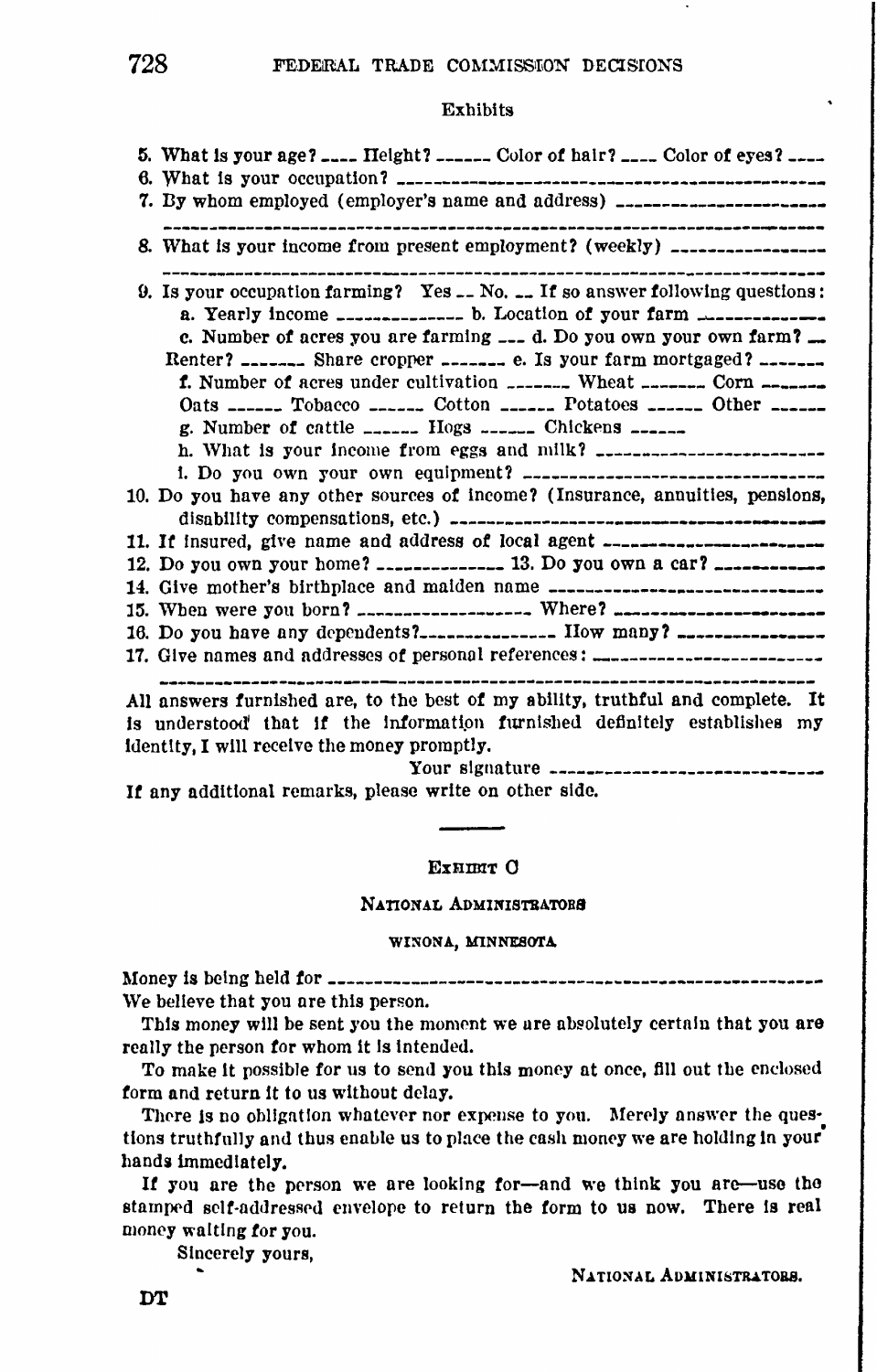# 721 **Findings**

# REPORT, FINDINGS AS TO THE FACTS, AND ORDER

Pursuant to the provisions of the Federal Trade Commission Act, the Federal Trade Commission on November 12, 1942, issued and subsequently served its complaint in this proceeding upon the respondents, Dan Trainor, trading under the name National Administrators, John A. Janssen and Lloyd L. IIill, individually, and trading under the name Consumer Distribution Consultants, Chicago Mail Order Company, a corporation, E. L. Schnadig (referred to in the complaint as W. L. Schnadig) and Ralph L. Arnheim, individually, and as officers of Chicago Mail Order Company, Spiegel, Inc., a corporation, and Modie J. Spiegel, Frederick W. Spiegel, Earl D. Weil, Edward L. Swikard, H. G. Meinig, Bernadette Saindon, and Walter A. Gatzert, individually, and as.officers of Spiegel, Inc., charging them with the Use of unfair and deceptive acts and practices in commerce in violation of the provisions of that act. Subsequently, the respondents filed their answers to the complaint, in which answers they admitted all of the material allegations of fact set forth in the complaint and waived all intervening procedure and further hearing as to the facts. Thereafter, the proceeding regularly came on for final hearing before the Commission on the complaint and the answers thereto, and the Commission, having duly considered the matter and being now fully advised in the Premises, finds that this proceeding is in the interest of the public and rnakes this its findings as to the facts and its conclusion drawn therefrom.

# FINDINGS AS TO TIIE FACTS

PARAGRAPH 1. Respondent, Dan Trainor, is an individual, trading under the name National Administrators, with an office and principal Place of business at 423 Grand Street, Winona, Minn.

Respondents, John A. Janssen and Lloyd L. Hill, are copartners trading under the name Consumer Distribution Consultants, with an office and principal place of business at 520 North Michigan Avenue, . Chicago, Ill.

Respondent, Chicago Mail Order Company, is a corporation, organized and existing under the laws of the State of Illinois, with an office and principal place of business at 511 South Paulina Street, Chicago, Ill. Respondents, E. L. Schnadig and Ralph L. Arnheim are, and at all times mentioned herein have been, the president and the secretarytreasurer, respectively, of said corporation, and in control of the management, policies and operation thereof, particularly in respect to the acts and practices hereinafter set forth.

Respondent, Spiegel, Inc., is a corporation, organized and existing under the laws of the State of Delaware, with an office and principal

 $528713 - -43 -$ vol.  $36 - -49$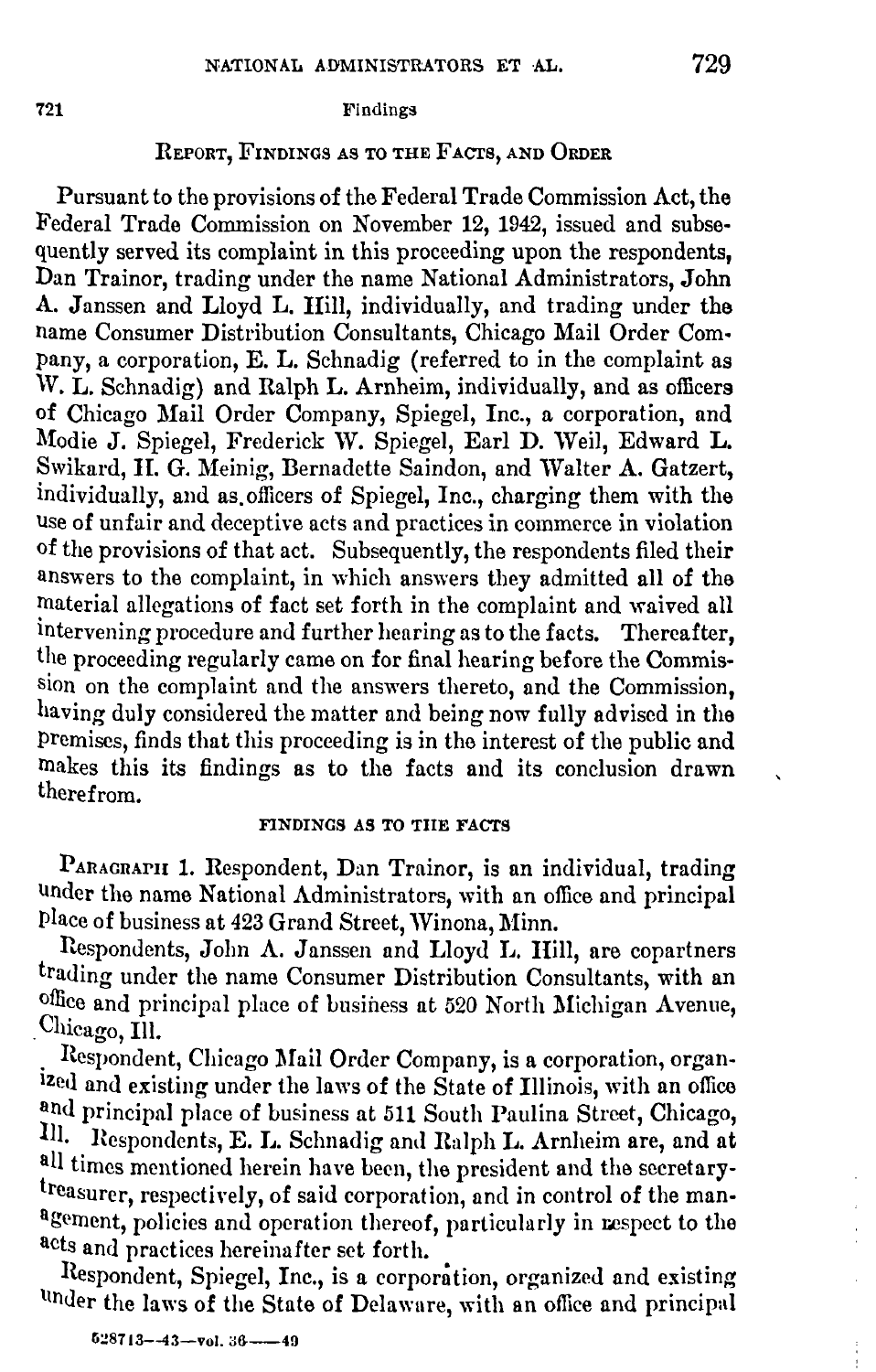place of business at 1061 West Thirty-fifth Street, Chicago, Ill. Respondents, Modie **J.** Spiegel, Bernadette Saindon, and Walter A. Gatzert are, and at all times mentioned herein, have been, president, secretary, and treasurer, respectively, of respondent, Spiegel, Inc.; and respondents, Frederick **W.** Spiegel, Earl **D.** \Veil, Edward **L.** Swikard, and **JI.** G. Meinig are, and at all times mentioned herein, have been, vice presidents of respondent, Spiegel, Inc. These officers are now, and at all times mentioned herein have been, in control of the management, policies, and operation of said corporate respondent, particularly in respect to the acts, practices, and methods hereinafter set forth.

PAR. 2. Respondent, Dan Trainor, is now, and has been for more than 6 months last past, engaged in the business of selling and distributing envelopes, printed form letters, and questionnaire forms ( copies of such letters and questionnaire forms being attached hereto as Exhibits A, B, and C, and made a part hereof) designed and intended to be used, as hereinafter set forth, by creditors and collection agencies in obtaining information concerning delinquent debtors. Respondent, Trainor, causes the envelopes, form letters, and questionnaire forms, when sold, to be transported from his place of business in the State of Minnesota to respondents, Chicago Mail Order Co., Spiegel, Inc., and Janssen and Hill, all located in the State of Illinois, and others in various States of the United States, and at all times men· tioned herein respondent Trainor has maintained a course of trade therein in commerce between and among the various States of the United States.

PAR. 3. Respondent, Spiegel, Inc., is now, and has been for more than 6 months last past, engaged in the business of selling at retail household furnishings and other merchandise of various sorts and kinds. The business of said respondent is what is generally known as a mail-order business, in the course nnd conduct of which, orders for various articles are received through the mails from various persons located in States of the United States other than the State of Illinois and the articles so ordered are caused to be transported by respondent from its place of business in the State of Illinois to the persons ordering the same. Respondent's business is extensive, and it maintains and at all times mentioned herein has maintained a course of trade in its wares in commerce between and among the various States of the United States and in the District of Columbia. In connection with a large number of its sales, the respondent extends credit to purchasers located in vnrious States of the United Statrs other than the State of Illinois. In many cases, purchasers on credit from respondent fail to meet their obligations when due, and the respondent in such cases exerts itself affirmatively to effect collection

ł

į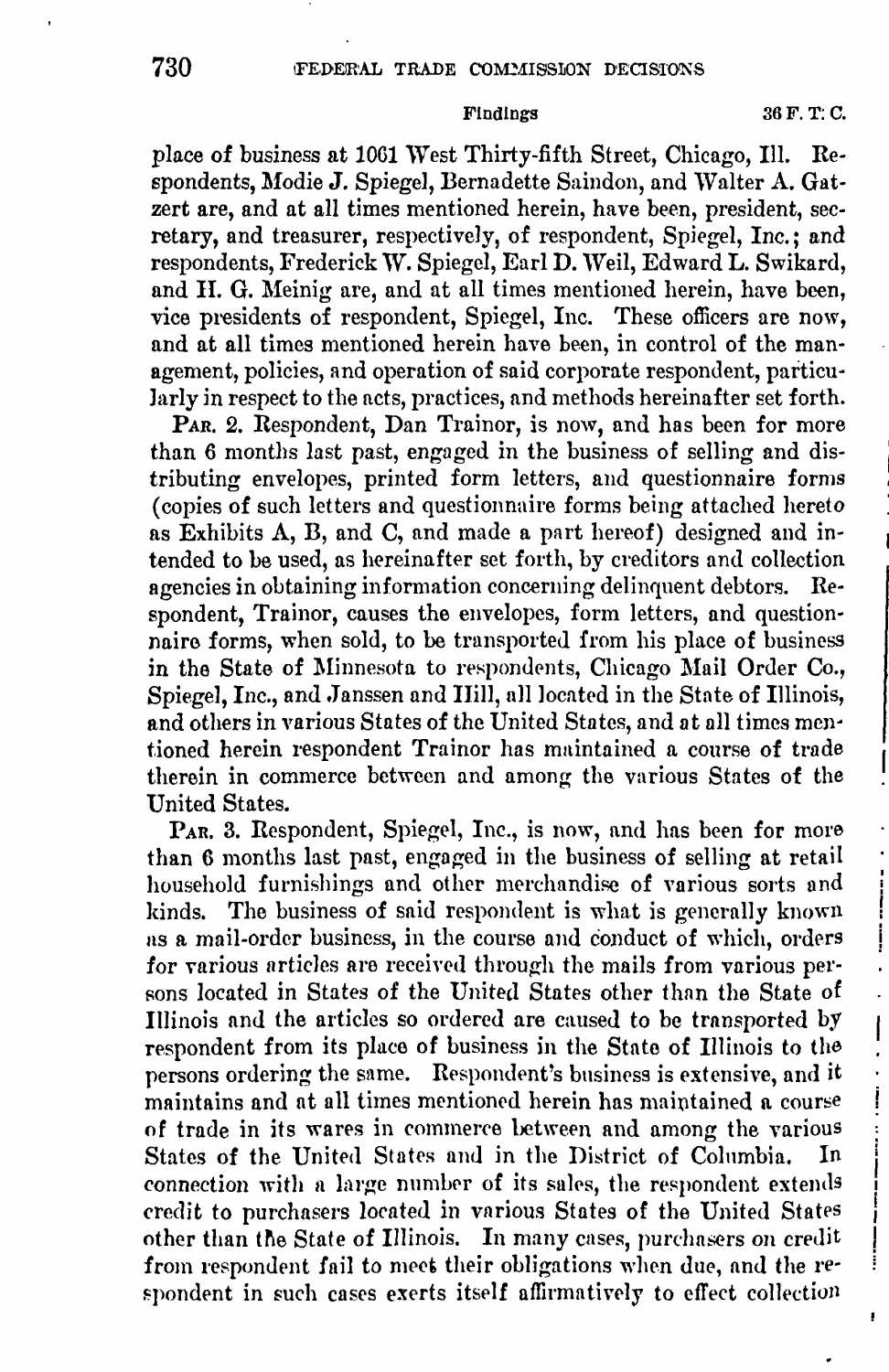# **721** Findings

of the amounts which it claims are due it from such purchasers. In the course of its efforts to collect, it frequently desires to ascertain the current locations and addresses of many of such purchasers, and for the purpose of so doing it employs the letters, forms, and envelopes acquired from respondent. Trainor, as hereinabove stated, in the manner hereinafter set forth.

**PAR.** 4. Respondents, John A. Janssen and Lloyd **L. Hill,** are now, and have been for more than 6 months last past, engaged in the business of collecting delinquent accounts for retail merchants located in various States of the United States. In the course of their efforts to collect such delinquent accounts, they frequently desire to ascertain the current locations and addresses of many of such delinquent debtors, and for the purpose of so doing, employ the letters, forms, and envelopes acquired from respondent, Trainor, as hereinabove stated, in the manner hereinafter set forth.

PAR 5. Respondent, Chicago Mail Order Co., is now, and has been for more than 6 months last past, engaged in the business of selling at retail goods and wares of various sorts and kinds. The business **of** said respondent is what is generally known as a mnil-order business, in the course and conduct of which orders for various articles are leceived through the mails from various persons located in States of the United States other than the State of Illinois and articles so ordered nre caused to be transported by respondent from its place **of** business in the State of Illinois to the persons ordering the same.. Respondent's business is extensive, and it maintains and at all times mentioned herein has maintained a course of trade in its wares in commerce between and among the various States of the United States and in the District of Columbia. In connection with a large number of its sales the respondent extends credit to purchasers located in various States of the United States other than the State of Illinois. In many cases Purchasers on credit from respondent, Chicago Mail Order Co., fail to meet their obligations when due, and respondent in such cases exerts itself affirmatively to effect collection of the amounts which it claims are due from such purchasers. In the course and conduct of its efforts to collect, it frequently desires to ascertain the current locations and addresses of many of such purchasers, and for the purpose of so doing it employs the letters, forms, and envelopes acquired from tespondent. Trainor, as hereinabove stated, in the manner hereinafter **set forth.** 

 $P_{AR.}$  6. In the blank space which appears at the top of the forms as exemplified by exhibits  $\Lambda$  and  $B$ , and below the words "Money is being held for" in the letter exemplified by exhibit C, respondents,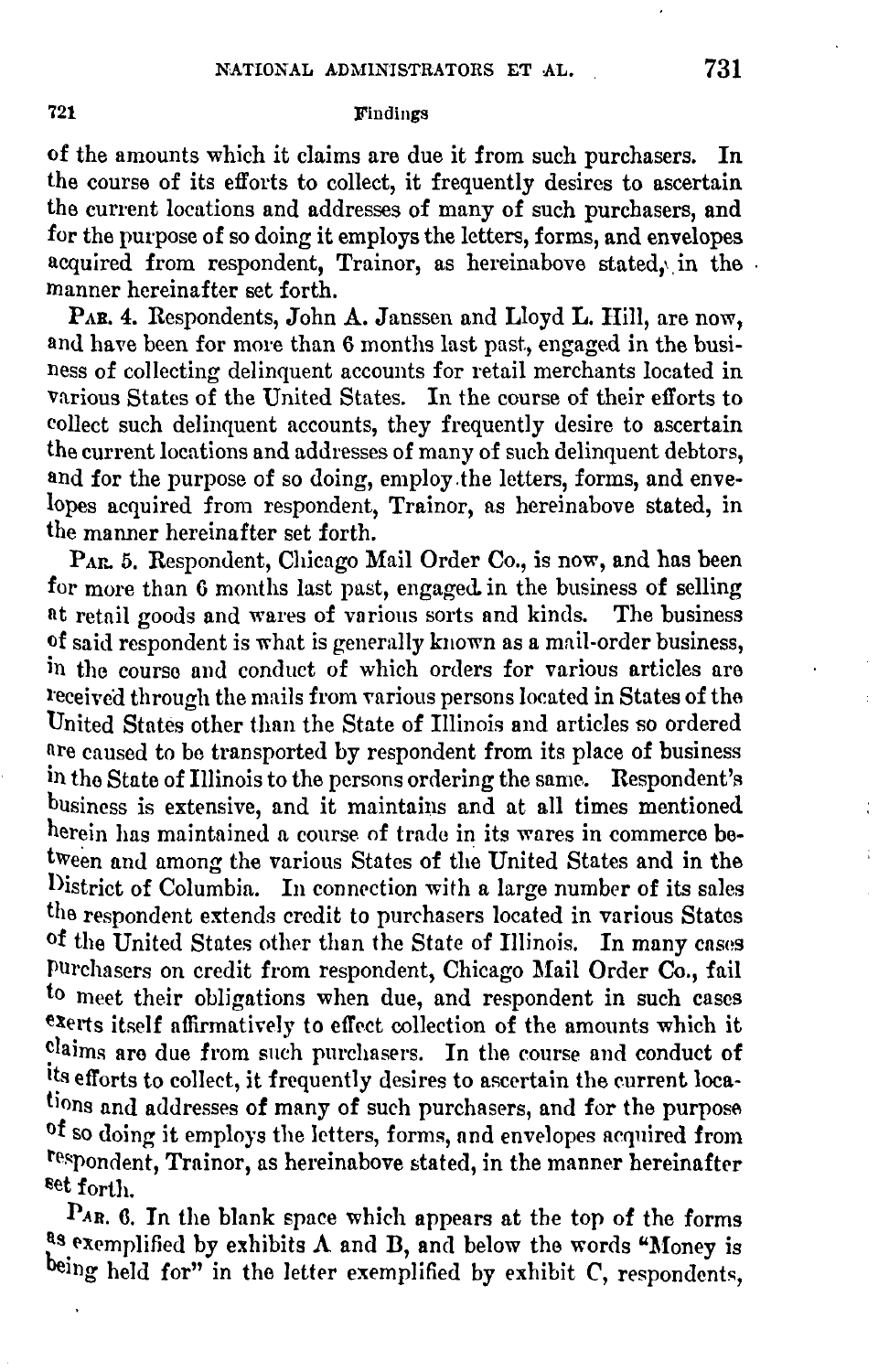Chicago Mail Order Co., Spiegel, Inc., and Janssen and Hill, and others who purchase such forms, letters, and envelopes from respondent, Trainor, insert the names and such addresses as they have available of the persons concerning whom information is sought. These respondents and other purchasers then place the letters exemplified by exhibit C, and one of the questionnaire forms exemplified by either exhibit A or exhibit B, in large envelopes upon which appears in the upper left-hand corner-

> Return ln 5 days to National Administrators, Winona, Minnesota,

together with stamped reply envelopes addressed to-

National Administrators, Winona, Minnesota.

The large envelopes, with the necessary postage attached, and their contents are then sent bY. respondents, Spiegel, Inc., Chicago **Mail**  Order Co., and Janssen and **Hill,** and by other purchasers of respondent, Trainor's material, from their various places of business to respondent, Trainor, at Winona, Minn., usually in bundles containing a number of such filled envelopes. Upon receipt by respondent, Trainor, of these large addressed envelopes with enclosures, he causes them to be deposited in the United States mail.

The questionnaires returned to respondent, Trainor, at Winona, Minn., are transmitted by him to respondents, Spiegel, Inc., Chicago Mail Order Co., and Janssen and Hill, at their Chicago, Ill., addresses, and to the other purchasers of his material at their various locations. Respondent, Trainor, also sends 1 penny each to those who return the questionnaires, together with a statement that this is the total amount held for such persons and a request that they do not communicate with him further,

PAR. 7. Through the use of the name "National Administrators," the respondents have represented, directly and by implication, thnt such concern functions in the capacity of an administrator of estates of decedents.

PAR. 8. Dy means of the aforesaid envelopes, form letters, and questionnaires, respondent, Trainor, falsely represents and places in the hands of the other respondents and others the means of falsely representing, and such other respondents and others falsely represent, to many persons, directly and by implication, that funds are being held for such persons by National Administrators; that such funds are of more than trivial amount; that National Administrators holds the funds in the capacity of administrator of decedent estates; and that

Findings 36 F.T.O.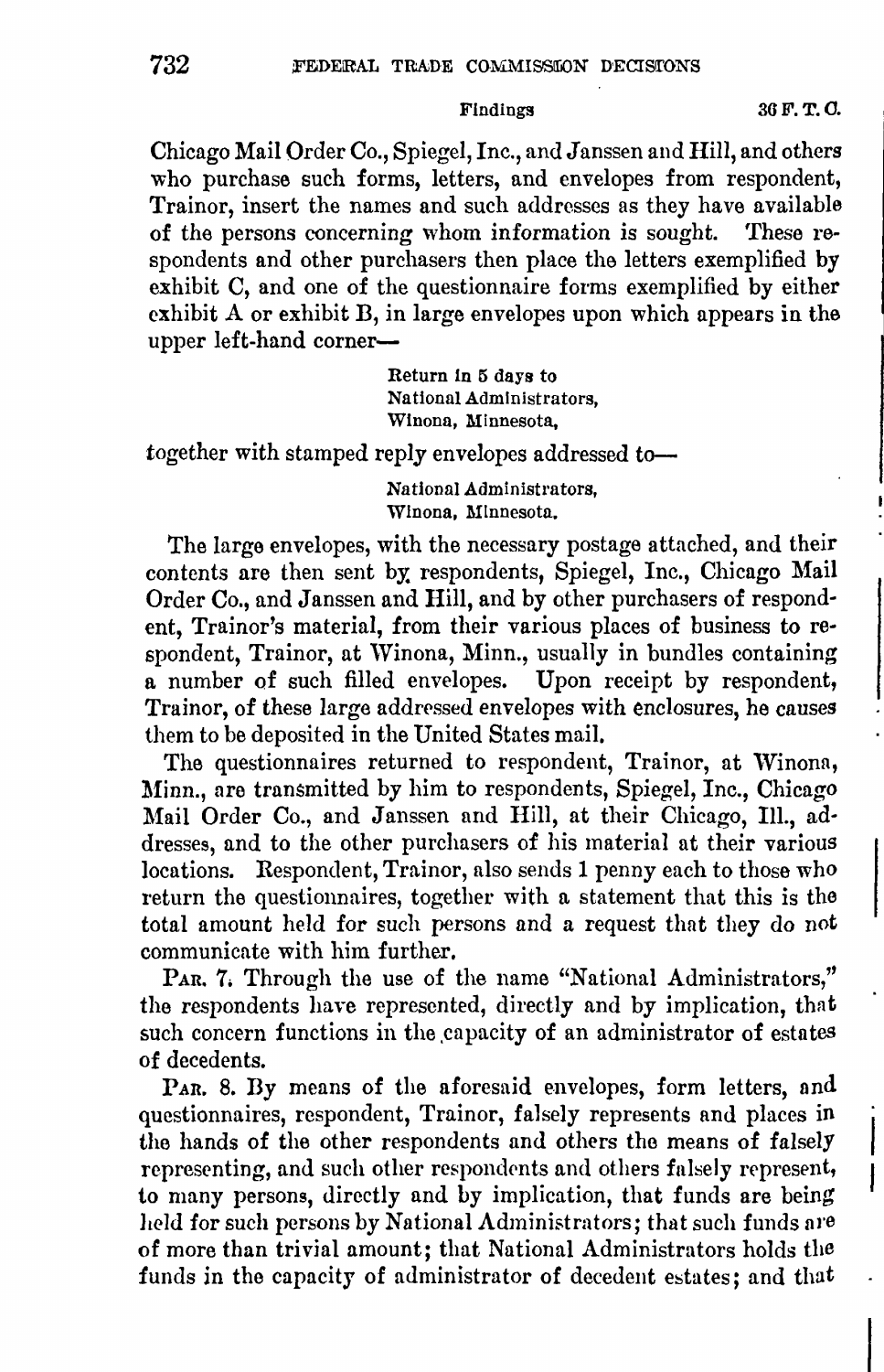# 'f21 Exhibits

the information sought by means of the letters and questionnaires is for the purpose of identifying the recipients thereof as the proper persons to receive such funds.

PAR. 9. These representations are false and misleading. In truth and in fact, respondent, Trainor, trading under the name "National Administrators, $\ddot{r}$  is not acting in the capacity of administrator of the estate of any decedent, is not administrator of any estate in which any recipient of the letters and questionnaires has an interest. and does not have in his possession any sum of money rightfully due to any such person. The information called for by the questionnaires and letters is not sought for the purpose of identifying the recipients as the persons entitled to funds from estates or from any other source, but is sought solely for the purpose of assisting respondents, Spiegel, Inc., Chicago Mail Order Co., and Janssen and Hill, and others, in collection of alleged delinquent accounts. The name "National Administrators" is merely a disguise for the true nature of respondent Trainor's business.

PAR. 10. The use as hereinabove set forth, of the foregoing false and misleading statements and representations has the tendency and capacity to, and does, mislead and deceive many of the persons to Whom the letters, questionnaires, and envelopes are sent into the erroneous and mistaken belief that such statements and. representations are true, and that the name "National Administrators" truthfully indicates and describes the capacity and character of the concern purportedly requesting the information; and the tendency and capacity to cause such persons, by reason thereof, to give information Which they otherwise would not.supply.

#### **CONCLUSION**

.The acts and practices of the respondents as herein found are all to the prejudice of the public and constitute unfair and deceptive acts and practices **in** commerce within the intent and meaning of the Federal Trade Commission Act.

**EXHIBIT A** 

|                                                                                  | ANSWER ALL THE FOLLOWING |  |                          |  |
|----------------------------------------------------------------------------------|--------------------------|--|--------------------------|--|
|                                                                                  | OUESTIONS IMMEDIATELY SO |  |                          |  |
|                                                                                  | THAT WE CAN DETERMINE    |  |                          |  |
|                                                                                  |                          |  | WHETHER YOU ARE THE PER- |  |
|                                                                                  |                          |  | SON TO WHOM THE MONEY    |  |
|                                                                                  |                          |  |                          |  |
| 1. Is the name above your full correct name? ___________________________________ |                          |  |                          |  |
| 2. Are you referred to by any "nickname"? (state name) -------------------       |                          |  |                          |  |
|                                                                                  |                          |  |                          |  |
|                                                                                  |                          |  |                          |  |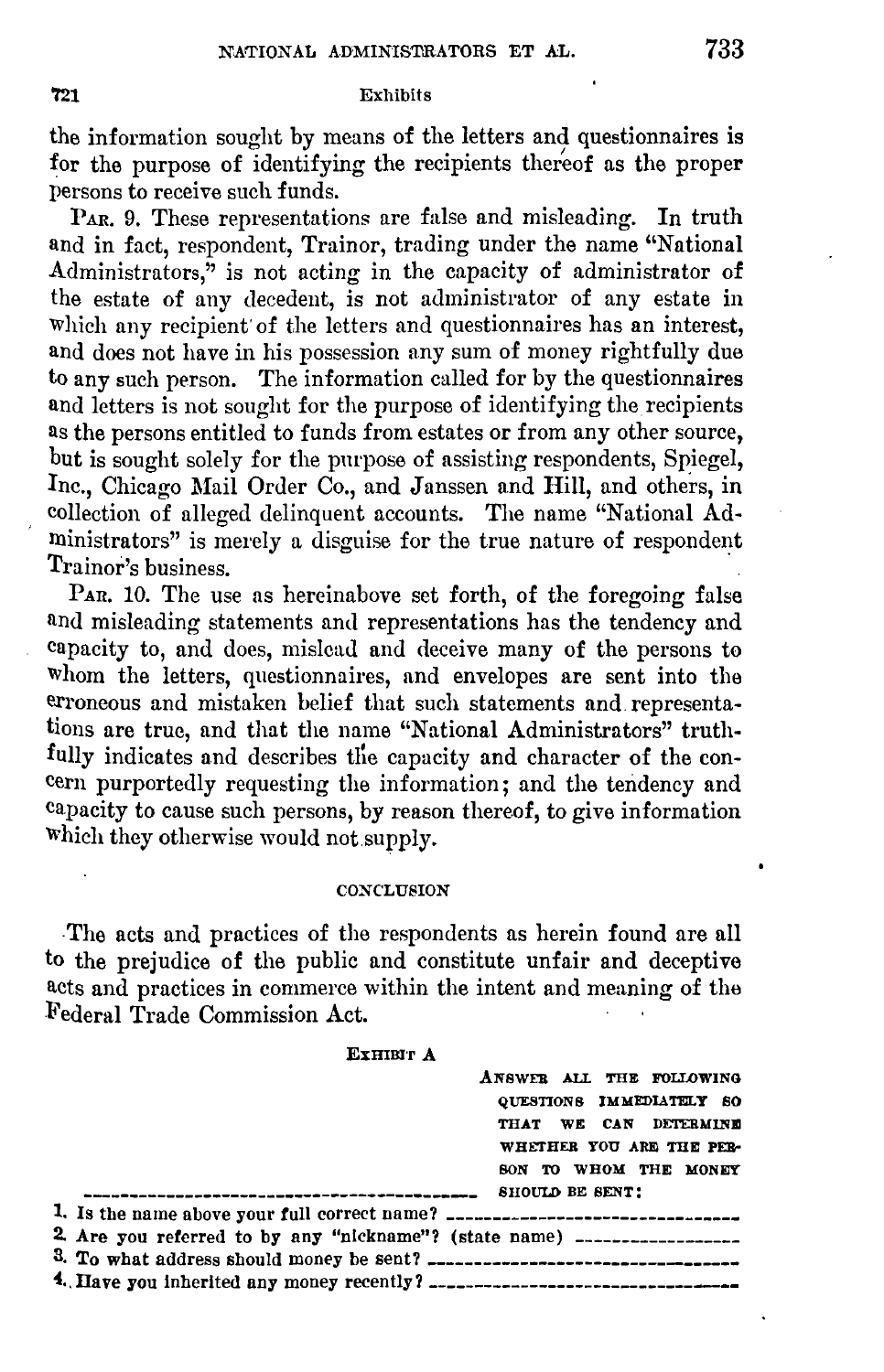# 734 FEDERAL TRADE COMMISSION DECISIONS

| Exhibits                                                                                      | 36 F.T.Q |
|-----------------------------------------------------------------------------------------------|----------|
| 5. What is your age? ------- Height? ------- Color of hair? ------- Color of<br>$eyes?$ _____ |          |
|                                                                                               |          |
| 7. By whom employed? (employer's name and address) ____________________                       |          |
| 8. If insured, give name and address of local agent ____________________________              |          |
| 9. What is your income from present employment? (weekly) $\ldots$                             |          |
| 10. Do you have any other sources of income? (insurance, annuities, pensions,                 |          |
|                                                                                               |          |
|                                                                                               |          |
| 13. Give mother's birthplace and maiden name ----------------------------------               |          |
| 14. When were you born? _________________ Where? _______________________________              |          |
| 15. Do you have any dependents?  How many?                                                    |          |
| 16. Give names and addresses of personal references: __________________________               |          |
|                                                                                               |          |

**All** answers furnished are, to the best **of** my ablllty, truthful and complete. It ls understood that **ff** the information furnished definitely establishes my identity, I will receive the money promptly. Your signature\_\_\_\_\_\_\_\_\_\_\_\_\_\_\_\_\_\_\_\_\_\_\_\_\_\_\_\_\_\_\_\_\_\_\_\_\_\_\_\_\_\_

Ì

If any additional remarks, please write on other side.

#### EXHIBIT B

| ANSWER ALL THE FOLLOWING<br>QUESTIONS IMMEDIATELY 80<br>THAT WE CAN DETERMINE<br>WHETHER YOU ARE THE PER |
|----------------------------------------------------------------------------------------------------------|
| <b>Contract</b><br>SON TO WHOM THE MONEY                                                                 |
| <b>Contract Contract</b>                                                                                 |
|                                                                                                          |
| 2. Are you referred to by any "nickname"? (state name) $\ldots$                                          |
|                                                                                                          |
|                                                                                                          |
| 5. What is your age? _______ Height? _______ Color of hair? _______ Color of<br>$exes?$ $---$            |
|                                                                                                          |
| 7. By whom employed? (employer's name and address) --------------------                                  |
|                                                                                                          |
| 8. What is your income from present employment? (weekly) ________________                                |

 $\overline{1}$ 

 $\epsilon$  .  $\epsilon$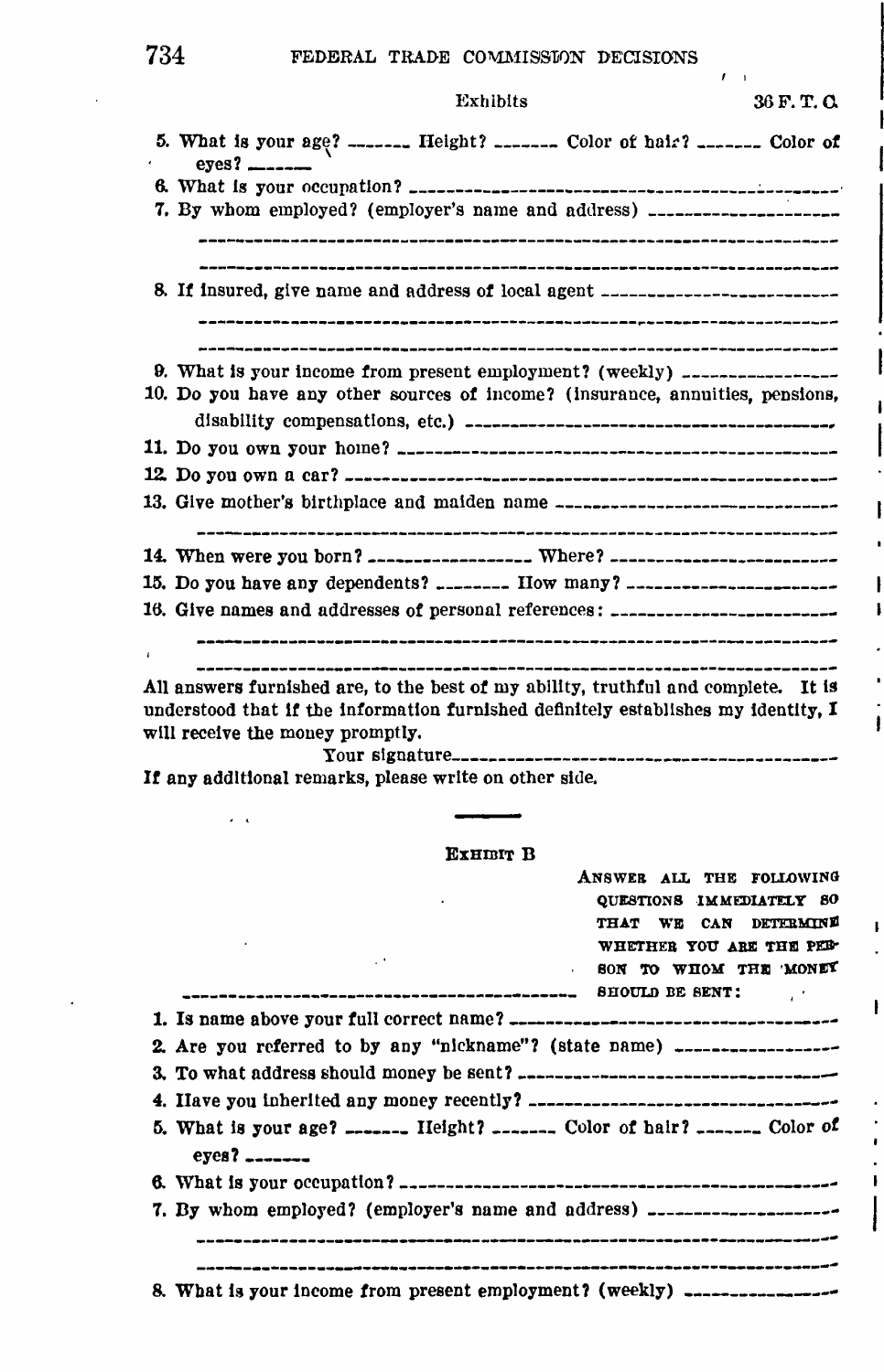721

#### **Exhibits**

| 9. Is your Occupation farming? Yes _______ No _______ If so answer following<br>questions: a. Yearly income _______________________ b. Location of your                                                                                                                                                                                                                        |
|--------------------------------------------------------------------------------------------------------------------------------------------------------------------------------------------------------------------------------------------------------------------------------------------------------------------------------------------------------------------------------|
|                                                                                                                                                                                                                                                                                                                                                                                |
|                                                                                                                                                                                                                                                                                                                                                                                |
| Renter? _____________ Share Cropper? ______________ e. Is your farm mort-                                                                                                                                                                                                                                                                                                      |
|                                                                                                                                                                                                                                                                                                                                                                                |
|                                                                                                                                                                                                                                                                                                                                                                                |
| Cotton $\overline{a}$ $\overline{a}$ $\overline{a}$ $\overline{a}$ $\overline{a}$ $\overline{a}$ $\overline{a}$ $\overline{a}$ $\overline{a}$ $\overline{a}$ $\overline{a}$ $\overline{a}$ $\overline{a}$ $\overline{a}$ $\overline{a}$ $\overline{a}$ $\overline{a}$ $\overline{a}$ $\overline{a}$ $\overline{a}$ $\overline{a}$ $\overline{a}$ $\overline{a}$ $\overline{a}$ |
| of cattle ------------ Hogs ------------ Chickens ------------ h. What is                                                                                                                                                                                                                                                                                                      |
|                                                                                                                                                                                                                                                                                                                                                                                |
| your income from eggs and milk? _____________ i. Do you own your own                                                                                                                                                                                                                                                                                                           |
| equipment? $\frac{1}{2}$                                                                                                                                                                                                                                                                                                                                                       |
| 10. Do you have any other sources of income? (insurance, annuities, pensions,                                                                                                                                                                                                                                                                                                  |
|                                                                                                                                                                                                                                                                                                                                                                                |
| 11. If insured, give name and address of local agent ___________________________                                                                                                                                                                                                                                                                                               |
|                                                                                                                                                                                                                                                                                                                                                                                |
|                                                                                                                                                                                                                                                                                                                                                                                |
|                                                                                                                                                                                                                                                                                                                                                                                |
| 14. Give mother's birthplace and maiden name ___________________________________                                                                                                                                                                                                                                                                                               |
| 15. When were you born? ___________________ Where? _____________________________                                                                                                                                                                                                                                                                                               |
| 16. Do you have any dependents? ___________ How many? ___________________________                                                                                                                                                                                                                                                                                              |
| 17. Give names and addresses of personal references: ___________________________                                                                                                                                                                                                                                                                                               |
|                                                                                                                                                                                                                                                                                                                                                                                |
|                                                                                                                                                                                                                                                                                                                                                                                |

All answers furnished are, to the best of my ability, truthful and complete. It is understood that if the information furnished definitely establishes my identity. I will receive the money promptly.

If any additional remarks, please write on other side.

#### **EXHIBIT C**

#### NATIONAL ADMINISTRATORS

#### WINONA, MINNESOTA

We believe that you are this person.

This money will be sent you the moment we are absolutely certain that you are really the person for whom it is intended.

To make it possible for us to send you this money at once fill out the enclosed form and return it to us without delay.

There is no obligation whatever nor expense to you. Merely answer the questions truthfully and thus enable us to place the cash money we are holding in your hands immediately.

If you are the person we are looking for-and we think you are-use the stamped self-addressed envelope to return the form to us now. There is real money waiting for you.

Sincerely yours,

NATIONAL ADMINISTRATORS.

DT

 $\overline{a}$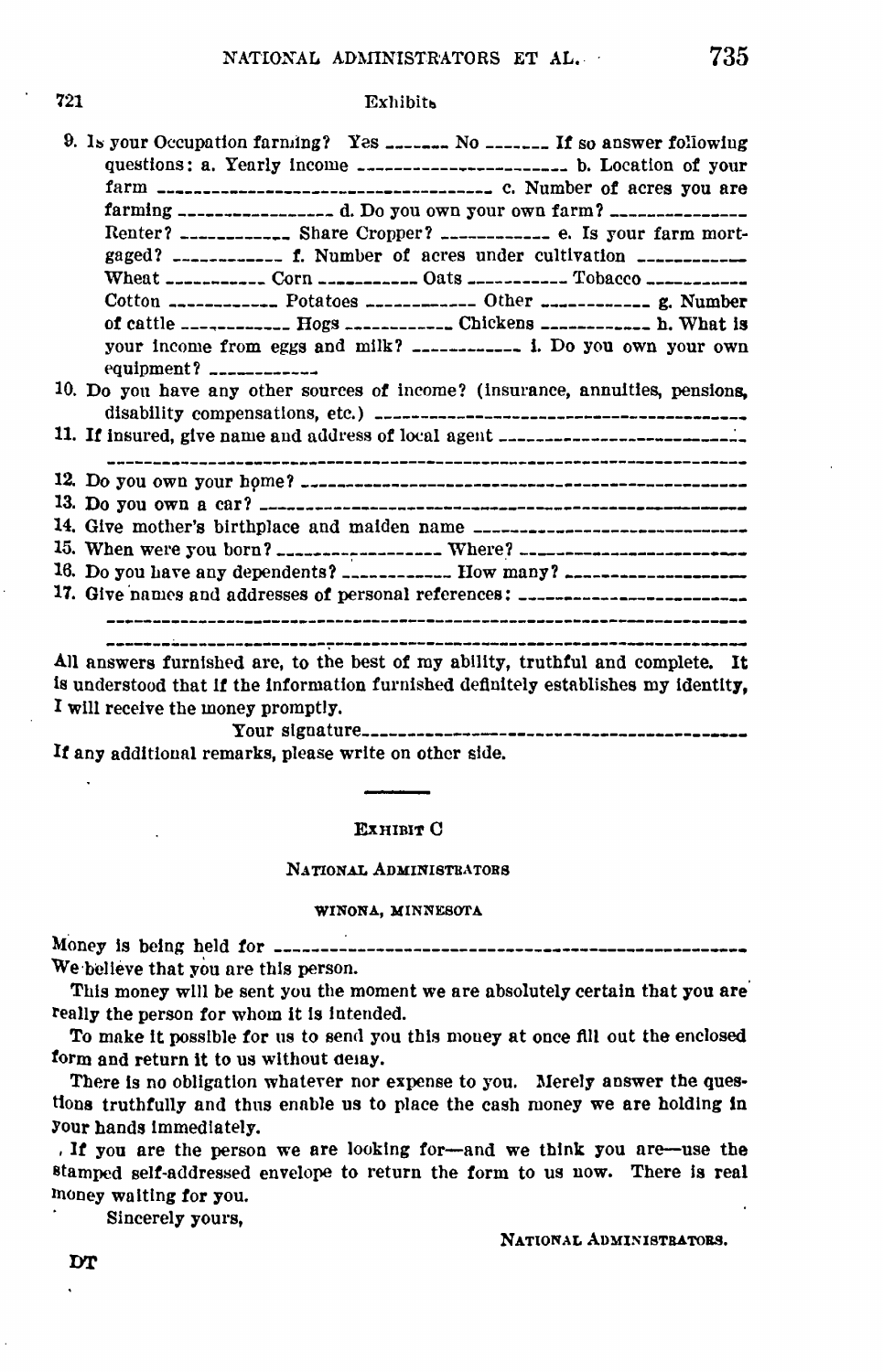$\frac{1}{2}$ ļ ļ

# ORDER TO CEASE AND DESIST

This proceeding having been heard by the Federal Trade Commission upon the complaint of the Commission and the answers of respondents, in which answers respondents admit all the material allegations of fact set forth in the complaint and waive all intervening procedure and further hearing as to the facts, and the Commission having made its findings as to the facts and its conclusion that the respondents have violated the provisions of the Federal Trade Commission Act.

1. It is ordered, That respondent, Dan Trainor, individually, and trading under the name, National Administrators, or trading under any other name, and his agents, representatives, and employees, directly or through any corporate or other device, in connection with the offering for sale, sale, and distribntion in commerce, as "commerce" is defined in the Federal Trade Commission Act, of his form letters and questionnaires, or any other printed or written material **of a**  substantially similar nature, do forthwith cease and desist from:

(a) Using the words "National Administrators," or any other word or words of similar import, to designate, describe, or refer to respondent's business; or otherwise representing, directly or by implication, that respondent acts in the capacity of an administrator of estates of decedents, or that respondent's business bears any other relation to such estates.

(b) Representing, directly or by implication, that any funds or other property are being held by respondent for persons concerning whom information is sought through respondent's letters, questionnaires, or other material.

(c) Representing, directly or by implication, that the information sought through respondent's letters, questionnaires, or other material is for the purpose of determining whether the person concerning whom · such information is sought is entitled to receive funds or any other property from the estate of a decedent.

(d) Using, or placing in the hands of others for use, form letters, questionnaires, or other material which represent, directly or by implication, that respondent's business is other than that of obtaining information for use in tho co1lection of debts, or that the information sought through such letters, questionnaires, or other material is for any purpose other than for use in the collection of debts.

2. It is further ordered, That respondents, Chicago Mail Order Co., a corporation, and its officers; E. L. Schnadig and Ralph L. Arnheim, individually, and as officers, of Chicago Mail Order Co.; Spiegel, Inc., a corporation, and its officers; Modie J. Spiegel, Frederick W. Spiegel,